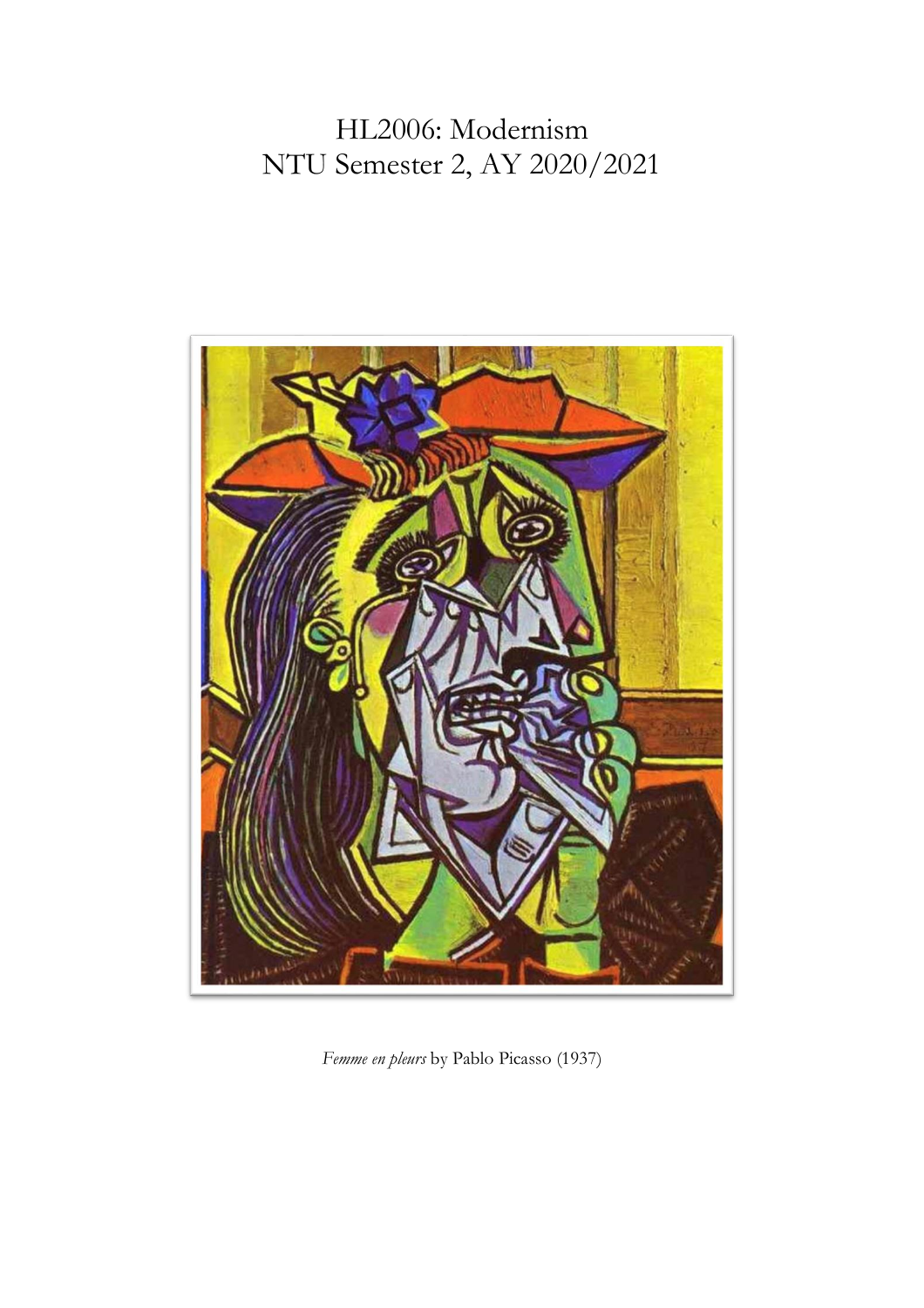## **HL2006: Modernism**

Course guide subject to minor alteration Please print only when necessary

Reflecting the profound historical and cultural transitions of the late 19th / early 20th centuries, Modernism produced both ground-breaking literary developments and new ways of understanding ourselves and the world. By studying some of the key texts and writers of Modernism (or various 'Modernisms'), we will seek to understand the main concerns and features of this hugely significant phenomenon.

#### Course coordinator

Associate Professor Richard Alan Barlow SHHK-03-70 rbarlow@ntu.edu.sg

#### Course texts

Please obtain a copy of Djuna Barnes' novel *Nightwood*. Apart from that, all texts can be found in the Norton anthology or will be made available on Blackboard.

# Course Assessment

A) 15% – Class participation

Student participation in seminars will be assessed

B)  $35\% - 2,500$  word essay to be submitted no later than the 19<sup>th</sup> of March.

The essay must cover two course texts and involve original research. The essay should also include a coherent argument supported by close reading of the texts. All paragraphs should be related to a central theme and adhere to a sound structure. Claims/readings/arguments should be properly developed and supported by relevant quotations from the texts. Relevant critical sources must be utilized and correctly cited.

C)  $50\% - 2\frac{1}{2}$  hour exam

Students will sit a 2½ hour closed-book exam which will consist of a text identification component and an essay component. The essay section will test the students' knowledge and understanding of the texts/themes of the course and their ability to construct arguments and critical positions relating to the course concepts.

Seminar schedule (subject to minor changes)

Week one: Introduction – Modernist aesthetics and historical/cultural contexts

Week two: Make it New

Fillippo Tommaso Marinetti, 'The Founding and Manifesto of Futurism' (1909), Virginia Woolf, 'Modern Fiction' (1919), T.S. Eliot, 'Tradition and the Individual Talent' (1919), Wyndham Lewis et al, 'Blast: Review of the Great English Vortex' (1914), Eugene Jolas, 'Manifesto: The Revolution of the Word' (1929)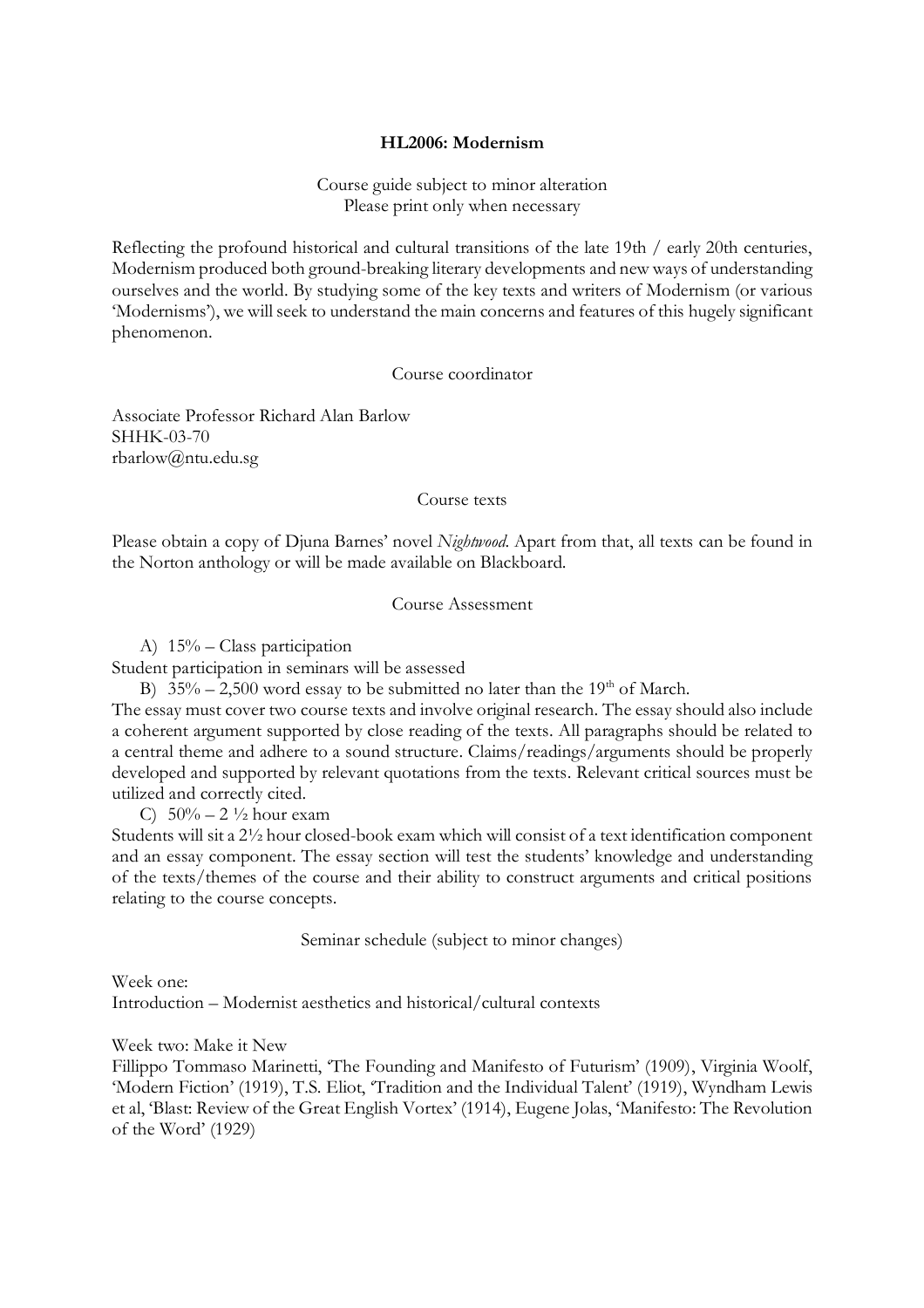Week three: Yeats – Romantic or Modernist? Selection of Yeats's poetry

Week four: Scrupulous meanness Joyce, 'The Sisters', 'Eveline', and 'Two Gallants' from *Dubliners* (1914)

Week five: Horror and misfortune Franz Kafka, 'The Metamorphosis' (1915) 'Before the Law' (1916), and 'An Imperial Message' (1919)

Week six: "IN THE HEART OF THE HIBERNIAN METROPOLIS" James Joyce, 'Wandering Rocks' from *Ulysses* (1922)

Week seven: Poetry and myth T. S. Eliot, *The Waste Land* (1922) and 'Ulysses, Order, and Myth' (1922)

Week eight: Imagism F. S. Flint, 'Imagisme' (1913); Ezra Pound, 'A Few Don'ts by an Imagiste' (1913). Poetry by Ezra Pound, William Carlos Williams, and H.D. Imagiste

Week nine: Modernism and Feminism Mina Loy, 'Feminist Manifesto' (1914) and Virginia Woolf, 'A Room of One's Own' (1929)

Week ten: "Poetry is the supreme fiction, madame." Poems by Wallace Stevens

Week eleven: Late Modernism Djuna Barnes, *Nightwood* (1936)

Week twelve: Modernism/Postmodernism Samuel Beckett, 'Ping' (1967)

Week thirteen: Conclusion / Revision